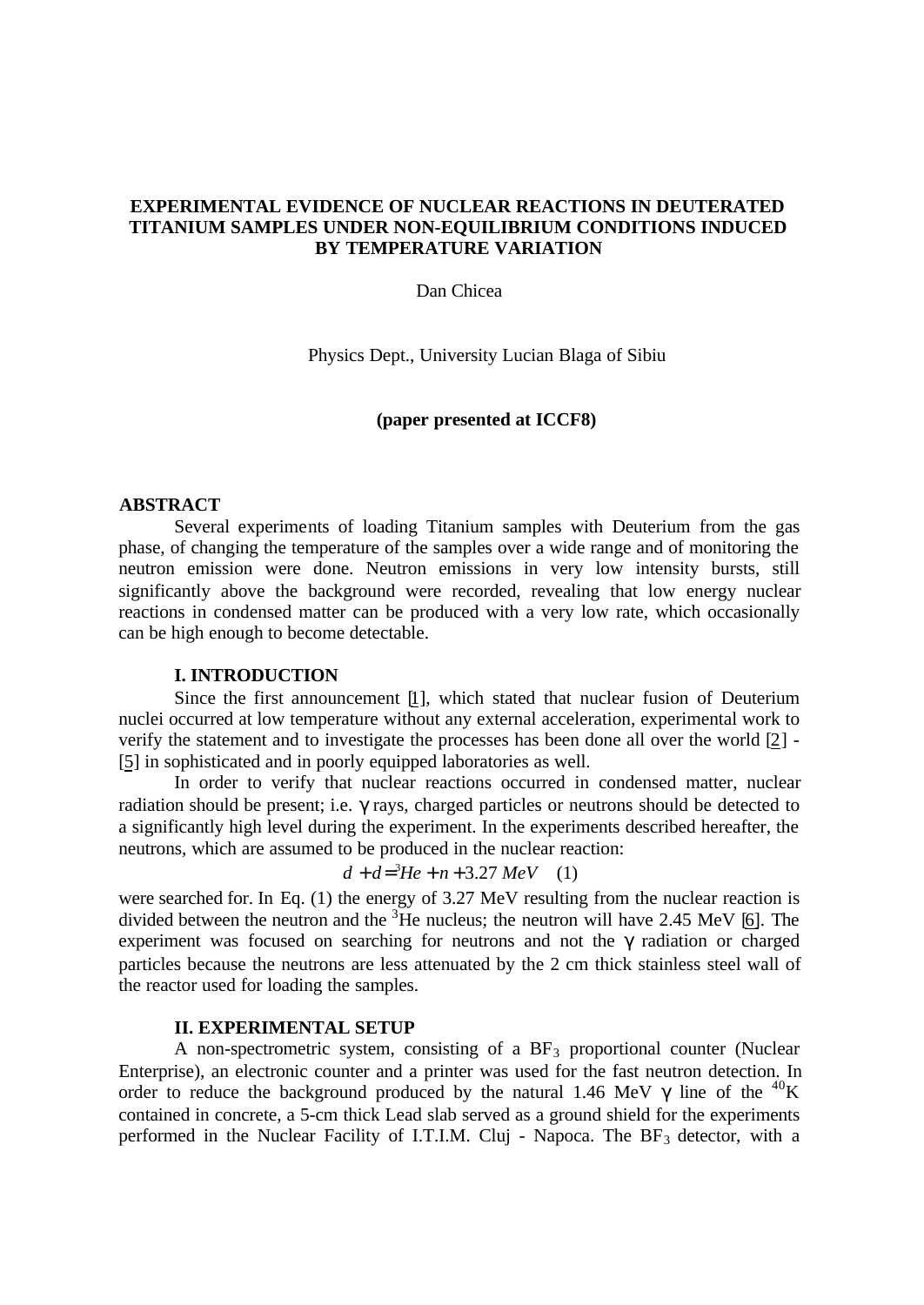cathode of 2 cm diameter, has a pressure of 400 Torr and an active zone 20 cm in length is placed (by producer) in a 30 cm diameter polyethylene moderator. The sensitivity is 4  $\frac{\text{imp/sec}}{\text{m}}$  (imp/sec) for thermal neutrons, provided by producer and consistent with the results of the check performed on a regular basis.

#### **III. THE NEUTRON BACKGROUND**

At first the neutron background was monitored to determine the occurrence of the counting rates above the background with more than 3 standard deviations  $(3\sigma)$ . It is a standard practice to define a neutron emission from a sample, or event, to be a counting rate higher than the background with more than  $3\sigma$  [7]. Several simple experiments were performed to assess the natural occurrence of such high-count rates.

The counter worked with counting cycles of 10 minutes, printing each result. The counting time was not changed during the experiments, therefore all the results refer to 10 minutes. Three background monitoring runs, each lasting more than the experiments that were performed. We define the e/t value as the ratio of the high count rates to the total number of records for the time span of the experiment. The highest e/t ratio was 0.7%, therefore it might be considered that a rate higher then 1 % in an experiment can be associated with a neutron emission.

Another method employed to test if a sample emitted neutrons was to analyze the distribution of the recorded values. A Poisson or a Gaussian distribution indicates that the neutrons are produced by one source. Distortion of a normal distribution indicates a perturbation produced by additional source [7]. For a Gaussian distribution, the theoretical standard deviation can be computed as:

$$
\mathbf{S}_t = \sqrt{< N>}(2)
$$

where  $\langle N \rangle$  is the average of the recorded values. The standard deviation can be computed using the experimental recorded values as:

$$
\mathbf{s}_{e} = \sqrt{\frac{\sum_{i=1}^{n} (N_{i} - \langle N \rangle)^{2}}{n-1}}
$$
 (3)

where n is the total number of recordings. If the relative difference,  $(\sigma_{e^-} \sigma_t)/\sigma_t$  is large then the distribution has a distortion. The highest relative difference for the neutron background is 8%. Next section presents the procedure employed for preparing the samples and for loading them with Deuterium.

# **IV. SAMPLE PREPARATION AND LOADING**

A Titanium surface requires a special activation treatment for the Deuterium to be absorbed in the bulk. Special caution must be taken that the sample surface does not come in contact with organic substances for that location would not absorb Deuterium.

After surface activation samples are placed in a stainless steel reactor that can withstand a 9 MPa pressure from Hydrogen isotopes and temperatures ranging from –250  $\rm{^{\circ}C}$  to 900  $\rm{^{\circ}C}$ . The gas is removed from the reactor using a vacuum pump and the samples are maintained at  $10^{-1}$  Torr and 500  $^{\circ}$ C for three hours to ensure a complete sample degazing. All four samples were activated in this manner, but the loading process was conducted differently for each of them as will be discussed. The samples consisted of Titanium small slabs, 1.5 mm x 8 mm x 9 mm.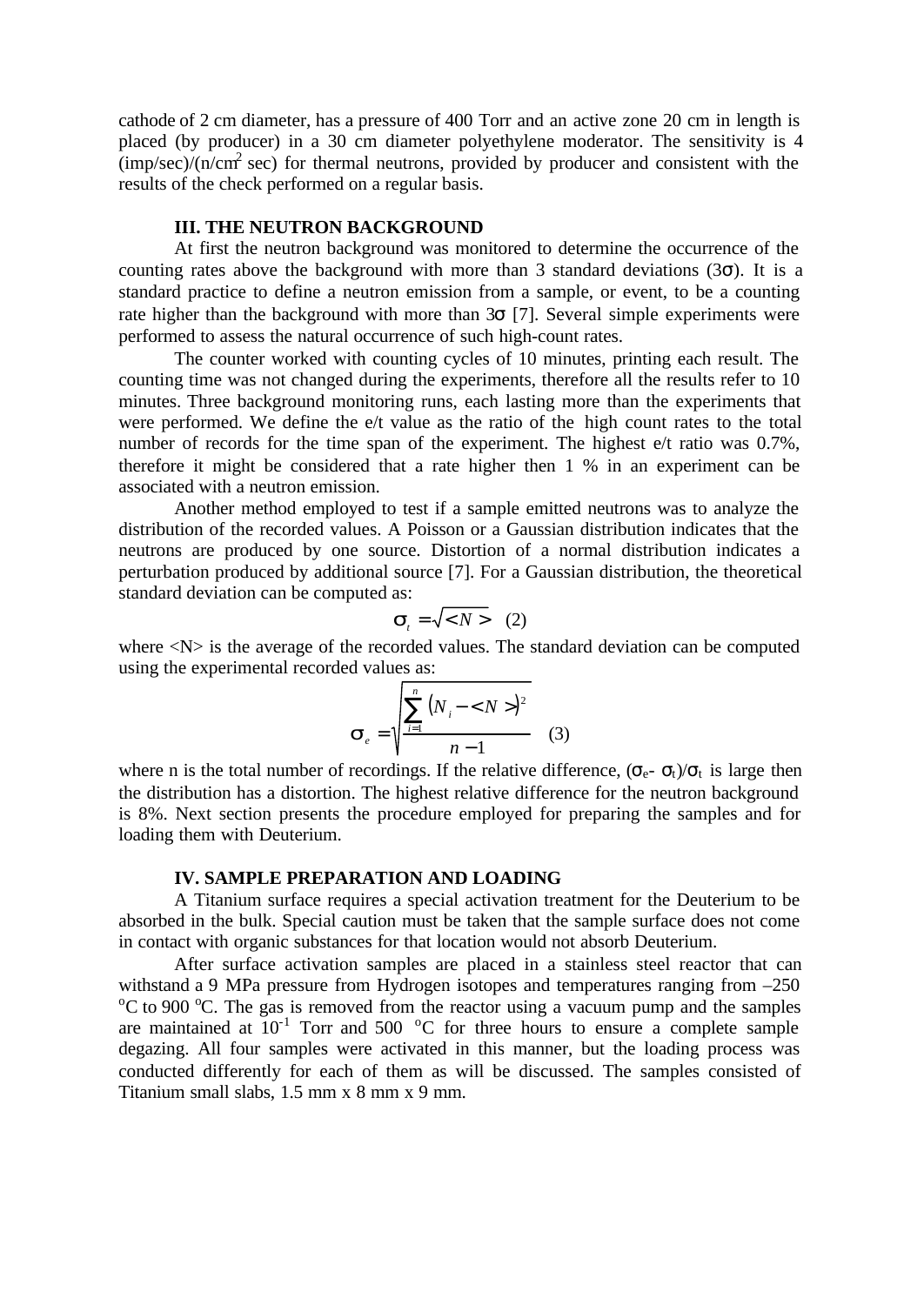The absorbed Deuterium mass was calculated using data from pressure and temperature monitoring in a known volume for the first three samples and by weighing the sample precisely for the fourth of them.

After the first sample was activated, the Deuterium gas at a pressure of 7.15 MPa filled the reactor containing the sample at a temperature of 500  $\degree$ C and then the temperature decreased slowly as the electric heater was disconnected. Subsequently the reactor valve was closed. The pressure decreased rapidly as Deuterium was absorbed into the sample.

The same procedure was used to load the fourth sample while the second sample after activation was maintained at a temperature of 820  $^{\circ}$ C for 10 minutes with the Deuterium at an initial pressure of 8.25 MPa and then cooled at 13  $^{\circ}$ C during 3 minutes. These samples presented loading ratios between 0.573 and 1.93. The third sample was activated and then maintained at  $680\text{ °C}$  with the initial Deuterium gas pressure of 6 MPa; the reactor with the sample was maintained at this temperature for 5 minutes and then cooled at 13 °C during 3 minutes. The reactor was closed as soon as the Deuterium reached the pressure of 6 MPa. This different treatment was applied to establish a lower value for the loading ratio and a higher pressure of the Deuterium gas in the cold reactor. After that more temperature variation cycles were done with the sample inside, allowing it to absorb Deuterium several more times.

Loading pressure and temperature, sample mass and loading ratio X defined as the number of D over the number of Titanium host lattice ions, for the four samples are presented in Table I.

| Sample | Initial Pressure,<br>MPa | Initial Temperature, <sup>o</sup> C | $M_{Ti}$ , g | $M_D, g$ | $X=N_D/N_T$ |
|--------|--------------------------|-------------------------------------|--------------|----------|-------------|
|        |                          |                                     |              |          |             |
|        | 7.15                     | 500                                 | 9.70         | 0.2322   | 0.573       |
|        | 8.25                     | 820                                 | 6.90         | 0.556    | 1.93        |
|        |                          | 680                                 | 3.90         | 0.308    | 0.31        |
|        | 7.15                     | 500                                 | 4.9350       |          | 1.345       |

Table I. Loading conditions, mass and loading ratios for the four samples.

### **V. NEUTRON EMISSION AFTER LOADING TI WITH DEUTERIUM**

Neutron emissions from samples 2, 3 and 4 were monitored beginning with the moment the Deuterium reached the Titanium surface for samples 2 and 4, and starting 5 hours after that for the sample 3. The temperatures of the samples decreased as the reactor was losing heat in air. The samples were not subject to any other temperature variation during this type of experiment. Results are presented in Table II, where No. n emissions is the number of records that are above the background with more than 3  $\sigma$ , e/t is the ratio of the total emission time to the total experiment time, R is the average counting rate and B is the average background, where both R and B are in counts for 10 minutes.

| Sample | No. of records | No. n. emissions | $\%$<br>e/t. | $(R - B)/\sigma$ |
|--------|----------------|------------------|--------------|------------------|
|        |                |                  | _.           |                  |
|        |                |                  | ,,,          |                  |
|        |                |                  |              |                  |

Table II. Results of the post-Deuterium loading neutron emission.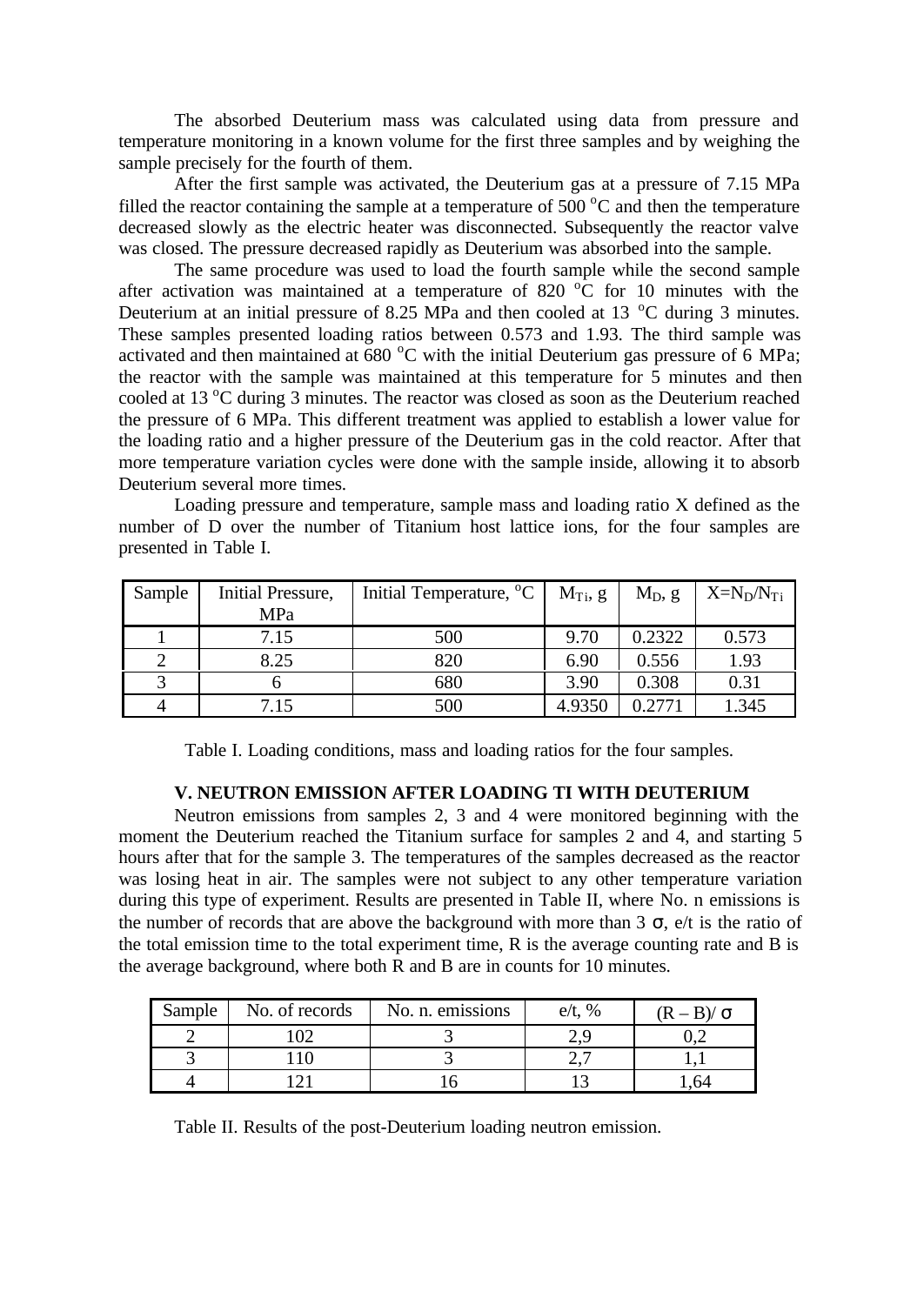The most relevant, in respect to neutron emission, was the run conducted with sample 4 and the variation of the neutron counts during the experiment is presented in Figure 1. An interesting feature of the neutron emission is that it occurred randomly and in bursts throughout the experiment.



Figure 1. Neutron counts (for 10 minutes) after loading Titanium with Deuterium.

The average background was 225.8 neutrons for 10 minutes, with  $\sigma$ =15. The high values appeared both isolated and as groups over time intervals of 30 to 40 minutes. Another interesting feature of the results is that the average counting rate is higher than the background and for the last experiment with as much as  $1.64\sigma$ .

# **VI. NEUTRON EMISSION DURING TEMPERATURE VARIATION BETWEEN 20 <sup>O</sup>C AND 700 <sup>O</sup>C**

One run was conducted for samples 1 and 2 and three runs for the sample 3. Sample 3 was the sample that was loaded at a lower loading ratio to enable it to absorb Deuterium during these experiments. The results of the five runs are presented in Table III, the header being the same that of Table II. It shows that e/t has values considerably above 0.7%, which was the highest value found during the background monitoring.

| Sample | No. of records | No. n. emissions | $e/t$ , %      | $(R - B)/\sigma$ |
|--------|----------------|------------------|----------------|------------------|
|        |                |                  | 1.8            | 0.83             |
|        |                |                  | 32             |                  |
|        | 100            |                  | 26             |                  |
|        |                |                  | 10.2           | 162              |
|        | ⊂∩             |                  | $\gamma$ $\pi$ |                  |

Table III. Neutron emission as a consequence of temperature variation between  $20^{\circ}$ C – 600 °C.

The first sample was heated and maintained at  $700\degree$ C for 2 hours and cooled slowly to 20  $\rm{^oC}$ . The pressure inside the reactor was 1 MPa. The second sample was heated and maintained at 700  $\,^{\circ}$ C for 3 hours and cooled rapidly to 20  $\,^{\circ}$ C in 3 minutes; the Deuterium pressure in the reactor was 1 MPa. The third sample was heated and maintained at 600  $\rm{^{\circ}C}$  for 6 hours and cooled slowly to 20  $\rm{^{\circ}C}$ ; the initial pressure was 2 MPa and was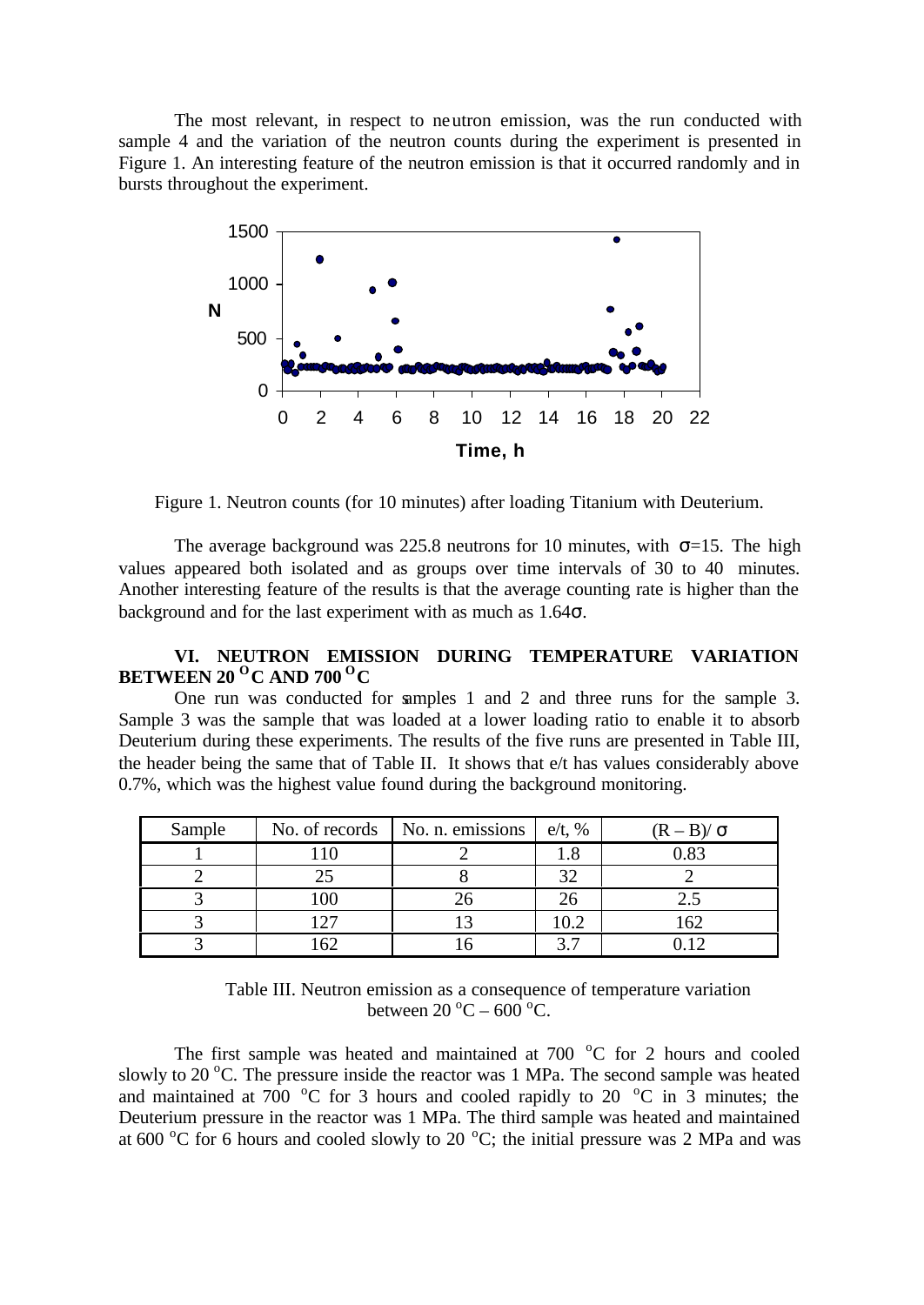not monitored during the other runs. The fourth sample was heated and maintained at 670  $\rm{^{\circ}C}$  for 3.5 hours and cooled slowly to 20  $\rm{^{\circ}C}$ .

The results presented in Table III show a high e/t ratio, close to 1/3 for sample 2 and an average counting rate higher than the background, especially for sample 3, which are a good indication of neutron emission during the temperature variation experiments.

# **VII. NEUTRON EMISSION DURING TEMPERATURE VARIATION BETWEEN 293 AND 77 K**

This type of experiment consisted of monitoring the neutron emission from Deuterided titanium samples during rapid temperature decrease produced by immersing the samples in liquid Nitrogen.

The first experiment involved sample 1 inside the closed reactor. The reactor was placed near the detector and liquid Nitrogen was poured over it. After the temperature decreased, the reactor was completely covered with liquid Nitrogen and it was maintained at 77 K for 2 hours, then it was extracted and heated slowly to 20  $^{\circ}$ C. Then immersing was repeated and the Nitrogen evaporated slowly. Neutron emission was monitored for 24 hours.

During the second run sample 1 alone was cooled very rapidly to 77 K by simply dropping it in liquid Nitrogen near the neutron detector. The same procedure was used for sample 2. The results of the data analysis for these three experiments are presented in Table IV, header having the same meaning as in Tables II and III.

| Sample | No. of records | No. of emissions | $e/t$ , % | $(R = R)/R$ |
|--------|----------------|------------------|-----------|-------------|
|        | 140            |                  |           |             |
|        |                |                  |           |             |
|        |                | υı               |           |             |

| Table IV. Neutron emission during rapid temperature decrease. |  |  |  |
|---------------------------------------------------------------|--|--|--|

During the experiment performed with sample 2 the average background was 206. A sequence of neutron emissions occurred when the liquid Nitrogen evaporated and the temperature of the sample was rising slowly. These sequences, located after the burst of 4821 recorded neutrons and detected 18 hours after the immersion, are presented in Figure 2.

### **VIII. DISCUSSION**

Data from experiments described in this paper was analyzed to check if their distribution is a Gaussian one, as described in Section III. The theoretical and experimental standard deviation was computed for all the experiments performed with samples 2,3 and 4 and results are 289%, 33%, 407%. These values are considerably larger then 8%, which was the highest value found for the background. Therefore it can be concluded [7] that the Gaussian distribution distortion is caused by the neutron emission of the sample.

These experiments performed on  $TiD_x$  samples under non-equilibrium conditions confirm the results reported in many other experiments of examining neutron emissions from certain metals highly loaded with Deuterium,  $[8]$  -  $[10]$ . No other experimental variable related to the processes that accompany the loading of certain metal samples with hydrogen isotopes, like power excess, reported in many experimental papers [1] - [5], was monitored during these experiments.